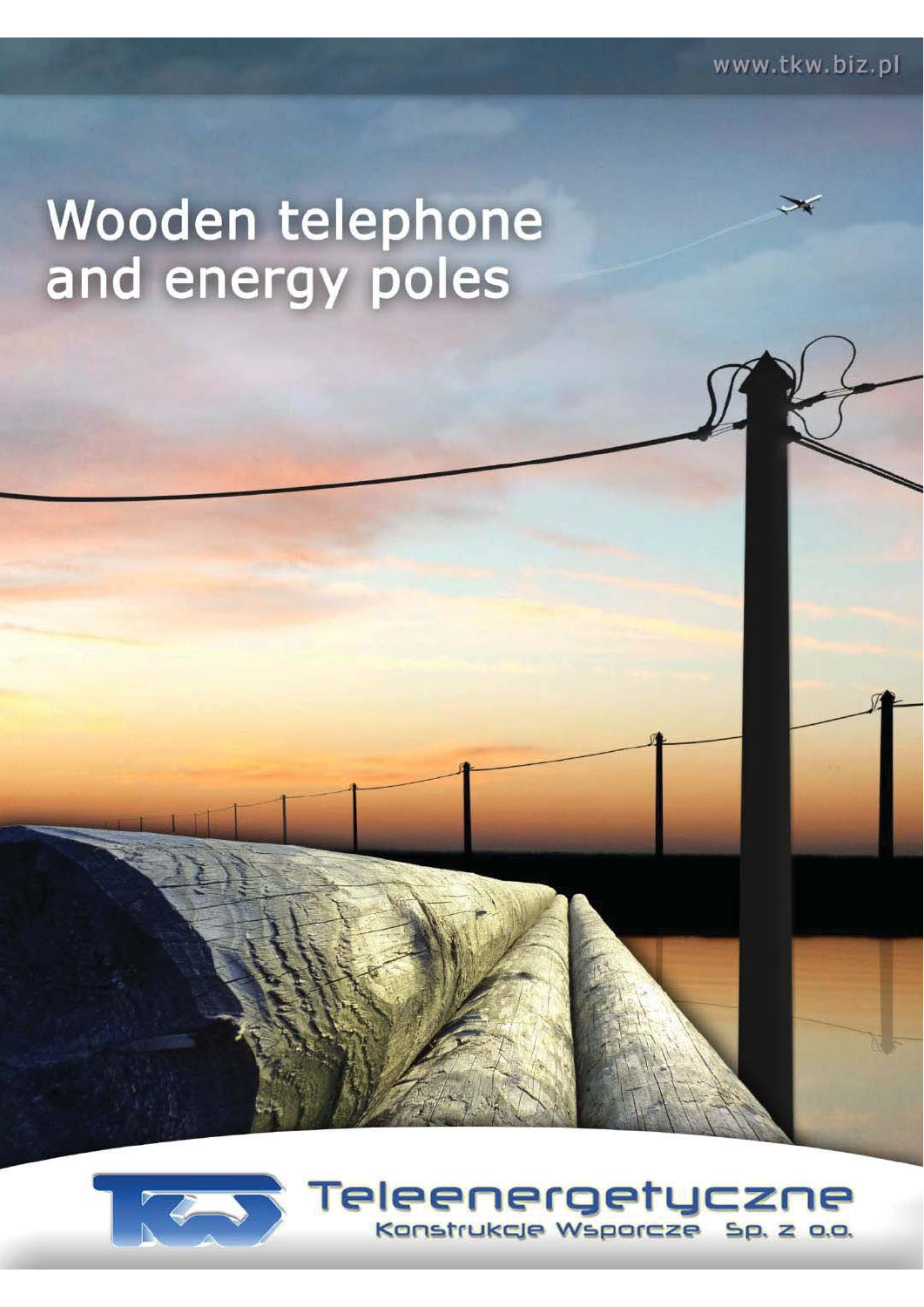# **Offer**

Our basic product are wooden telecom and power poles sized between 6 and 10 meter (poles diameters in table below). Poles are made from pine or spruce wood. Wood is recruited in the winter period in the area of Lower Silesia from full value sawmill wood.

Poles can be stack directly into ground. Against the negative influence of the environment poles are protected by pressure method with impregnating agents.

8 m

m

6 m

 $0.02$ 

 $\mathbb{C}^1$ 

9 m

10 m

### **Basic parameters**

Spiece of wood:

Scots pine (pinus sylvestris)

• European spruce (picea abies) Class of wood WCO1, raised In northern Europe.

Sweep or crook are permitted to the extent that a straight line from the centre of the top to the centre of the pole 1,5 m from the butt remains within the pole. Healthy knots to 4 cm.

Other parameters in accordance to **British Standard BS 1990-1:1984**

We also meet individual technical requirements of the Buyers.

### **Preferred poles dimensions:**

| Pole length <sup>1)</sup><br>[m] | Diameter <sup>2)</sup><br>[mm] | Minimum diameter 3)<br>[mm] |
|----------------------------------|--------------------------------|-----------------------------|
| 6,0                              | $125 - 150$                    | 150                         |
| 7,0                              | $125 - 150$                    | 160                         |
| 7,0                              | $140 - 170$                    | 200                         |
| 8,0                              | $125 - 150$                    | 170                         |
| 8,0                              | 145 - 180                      | 210                         |
| 8,5                              | $125 - 150$                    | 180                         |
| 8,5                              | $150 - 180$                    | 215                         |
| 9,0                              | $125 - 150$                    | 180                         |
| 9,0                              | $150 - 180$                    | 220                         |
| 9,5                              | $125 - 160$                    | 185                         |
| 9,5                              | $150 - 180$                    | 225                         |
| 10,0                             | $125 - 160$                    | 185                         |
| 10,0                             | $150 - 185$                    | 230                         |

1) Acceptable deviation ±1 %

2) Rating diameter is measured at level 60 cm from pole top

<sup>3)</sup> Minimum diameter is measured at level 150 cm from butt end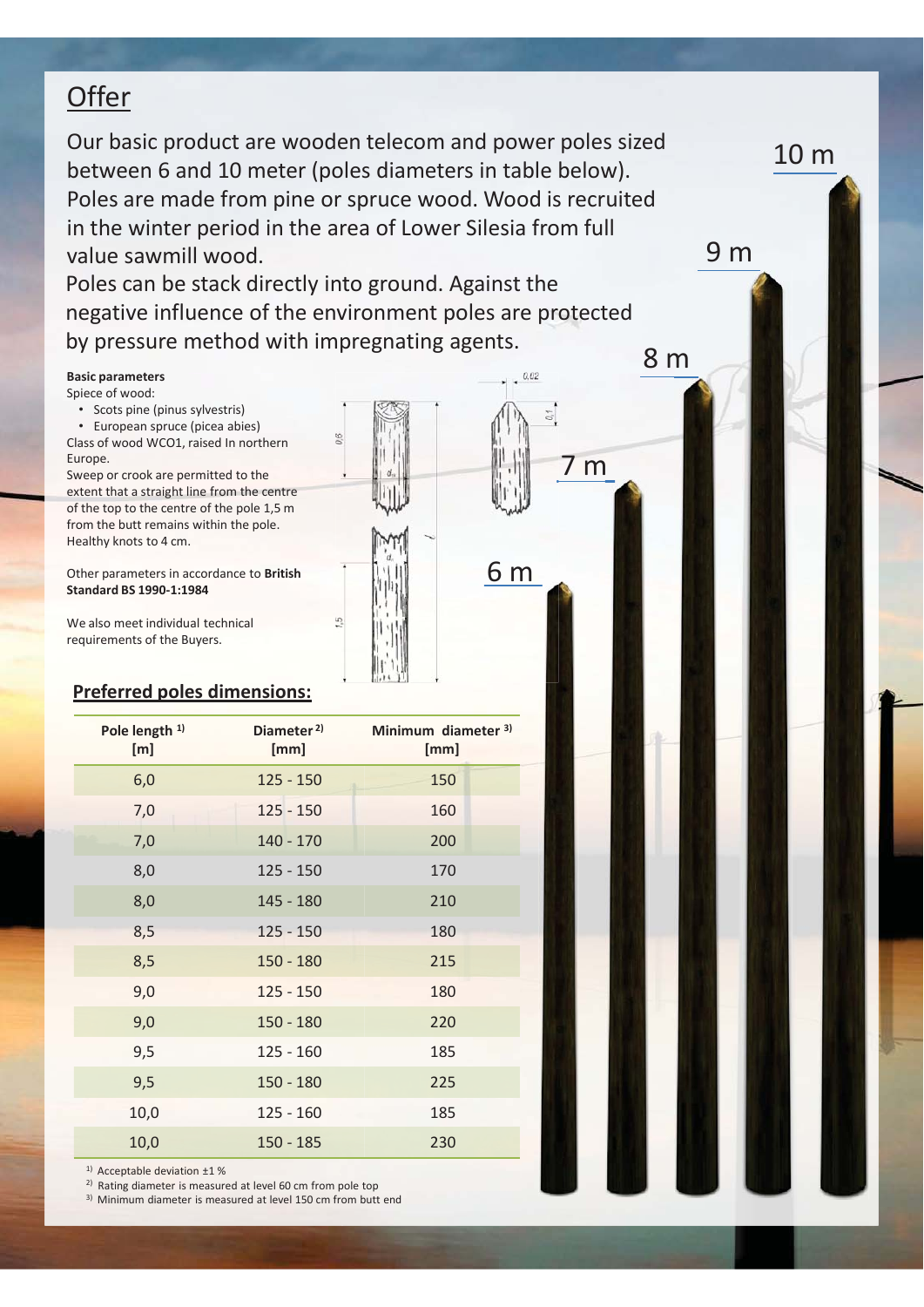# Technology of impregnation

Impregnation of wooden poles is carried out to obtain full sapwood penetration up to heartwood, which is not subjected to penetration with preservative.

For telecom poles is used IV class of wood impregnation, which is in permanent contact with the ground and/or water, thereby providing a protection against insects, fungi, leaching and decay for decades.

Impregnation process is carried out in autoclave using the **Bethell** or **Rüping** vacuum-pressure method.

Wooden poles moisture content prior to treatment < 25 % Underpressure before impregnation (-) 0,02 MPa, time 0,5 hour Pressure during impregnation  $0.9 - 1.0$  MPa. time  $6 - 8$  hour Vacuum drying after impregnation (-) 0,02 MPa for15 minutes

## Applied preservatives :

**Wolmanit CX-8** – water-solvable preservative based on cooper and boron compounds, delivered by Dr. Wolman GmbH company (Germany).

Solution strength: 3,5 – 4,0 %

Retention of preservative in sapwood : min. 24 kg/m3. **Tanalith E** – water-solvable mean based on cooper compounds and derivatives of aliphatic amines (triazoles) Arch Timber Protection Company (England).

Solution strength: 3,5 – 4,0 %

Retention of preservative in sapwood : min. 24 kg/m3.

**Creosote oil** 1) - obtained from oil fractions of the distillation of coal tar.

Retention of creosote oil: 115 - 120 l/m3 or different agreed individually with Buyer.





European spruce(picea abies) Wolmanit CX-8

Scots pine(pinus sylvestris) Creozote oil

Properly dressed, dried and impregnated wood guaranties to have highest quality poles with required strength reaching service life of 40 years and more.

<sup>1)</sup> European Community Directive WE 1907/2008 allows the use of creosote oil for impregnation of wooden poles.